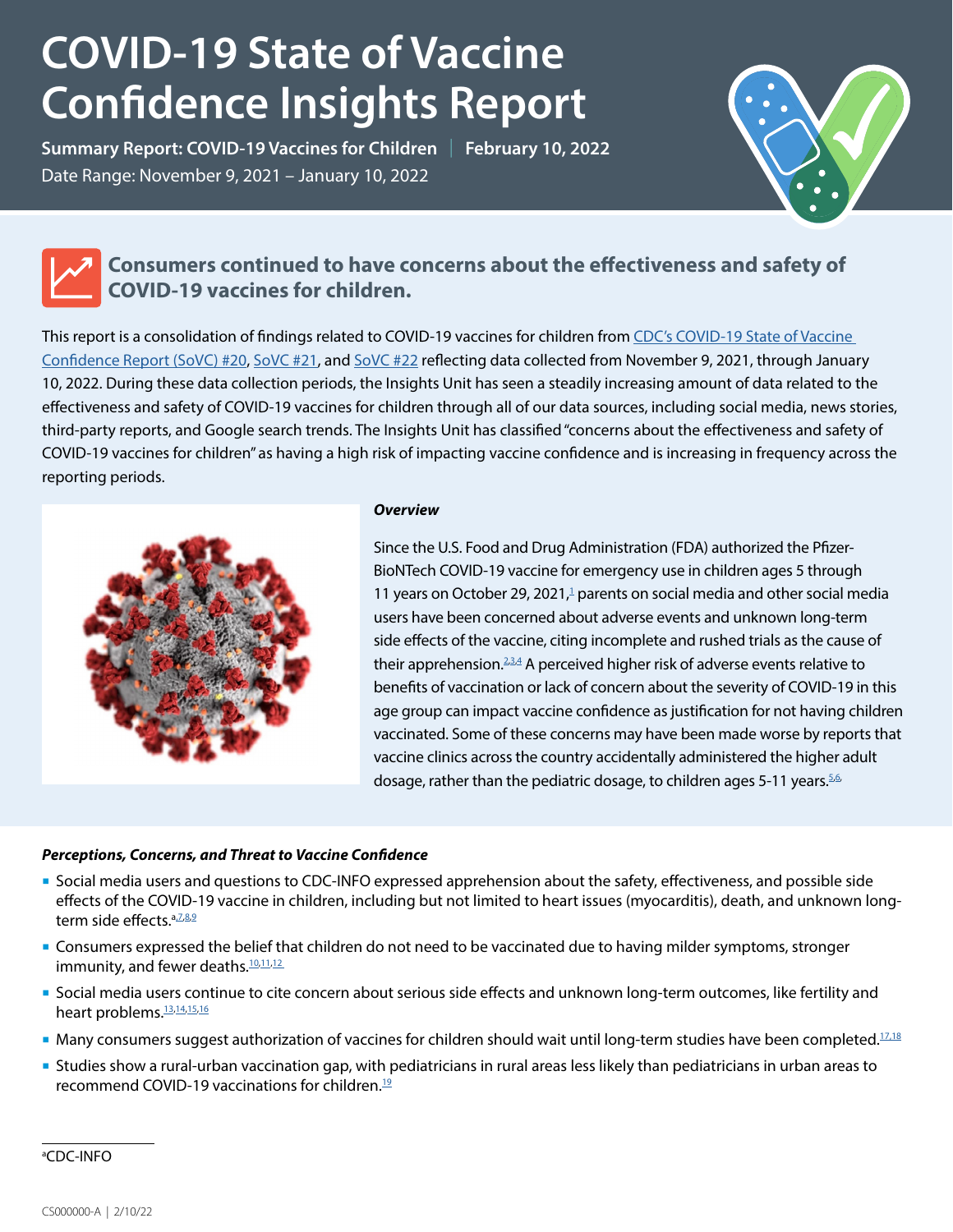#### *Content Gaps and Information Voids*

- Why is the COVID-19 vaccine necessary for children ages 18 years and younger if they only experience mild symptoms?
	- Children infected with SARS-CoV-2, the virus that causes COVID-19, can develop serious health complications. Babies ages 1 year and younger and children with certain underlying medical conditions may be more likely to have serious illness from COVID-19. Some children have developed a rare but serious disease that is linked to COVID-19 called multisystem inflammatory syndrome (MIS-C).<sup>20</sup> COVID-19 illness results in loss of in-person learning and impacts other opportunities for children to learn and socialize, and children can spread the illness to others, including those who are immunocompromised or who could otherwise have a severe illness. $21$
- Why is there a lack of data on the long-term side effects and adverse events of COVID-19 vaccines in children?
	- Serious side effects that could cause a long-term health problem are extremely unusual following any vaccination, including COVID-19 vaccination. In rare cases, people have experienced serious health events after COVID-19 vaccination. Serious adverse events after COVID-19 vaccination are rare but may occur.<sup>22</sup> Rare cases of myocarditis have been reported after vaccination, but most cases are mild and most patients recover. Vaccine safety monitoring is ongoing for all vaccines, including COVID-19 vaccines.<sup>[23](https://www.cdc.gov/coronavirus/2019-ncov/vaccines/recommendations/children-teens.html?CDC_AA_refVal=https%3A%2F%2Fwww.cdc.gov%2Fcoronavirus%2F2019-ncov%2Fvaccines%2Frecommendations%2Fadolescents.html)</sup>
- When will vaccines be authorized or approved for children ages 4 years and younger?
	- Currently, children ages 4 years and younger are not eligible for a COVID-19 vaccine in the United States; however, clinical trials are underway. The best way currently to protect children ages 4 years and younger is to vaccinate everyone ages 5 years and older who are around them and to follow other CDC guidance for preventing COVID-19 transmission, including masking[.24,](https://www.npr.org/2021/05/17/997029362/clinical-trials-underway-for-5-and-younger-covid-19-vaccinations)[25](https://www.cdc.gov/coronavirus/2019-ncov/vaccines/recommendations/children-teens.html?CDC_AA_refVal=https%3A%2F%2Fwww.cdc.gov%2Fcoronavirus%2F2019-ncov%2Fvaccines%2Frecommendations%2Fadolescents.html) The FDA postponed the Vaccines and Related Biological Products Advisory Committee (VRBPAC) meeting originally scheduled for February 15, 2021, to give the agency time to consider additional data, allowing for a transparent public discussion as part of their usual scientific and regulatory processes for COVID-19 vaccines.<sup>26</sup> FDA will provide an update on timing for the advisory committee meeting once additional data is received on a third dose in this age group from the company's ongoing clinical trial and have an opportunity to complete an updated evaluation.
- What vaccine injection site reactions and serious side effects should parents and caregivers be aware of and when should they seek medical care for reactions after vaccination?
	- CDC has an online resource that details common side effects and provides information as to when a parent should seek medical care for adverse reactions after vaccination. $^{27}$
- What should a healthcare professional do if the wrong dose of the COVID-19 vaccine was administered to a child?
	- Providers, patients, and parents should report vaccine administration errors to the Vaccine Adverse Event Reporting System. To know what to do regarding formulation and dosage errors, providers should refer to CDC's [COVID-19 Vaccine](https://www.cdc.gov/vaccines/covid-19/downloads/covid19-vaccine-errors-deviations.pdf)  [Administration Errors and Deviations document](https://www.cdc.gov/vaccines/covid-19/downloads/covid19-vaccine-errors-deviations.pdf).

#### *Misinformation Themes*

- **Children do not need the COVID-19 vaccine because they are at low risk of death.**<sup>[28](https://www.instagram.com/p/CXR8IXeMt1L/c/17854751633671165/)[,29](https://twitter.com/Humble_Analysis/status/1468459072659861506)</sup>
- The risk of adverse events from COVID-19 vaccination are more severe than the potential impact of COVID-19 illness.
- Deaths are more likely to occur from the COVID-19 vaccine than from infection with the virus that causes COVID-19[.30,](https://www.usatoday.com/story/news/factcheck/2021/12/02/fact-check-more-children-not-die-vaccine-than-covid-19/8740405002/)[31](https://www.facebook.com/cdc/posts/269136811914431?comment_id=602171074169272&__cft__%5b0%5d=AZXeX5tkHWsj8F9ftdGgkm3DbCSWkug7ihpJVeCBXsG6TSaD9F8yTDX3ES1EVytQQ4e2HOPXDKkiP-uI4k7RqIuwI9t9fTB6thylggB0XvmtL_2msYaNMyG_eWeTxhjpvMvEytKLXYeFICJsz-ufzvgi&__tn__=R%5d-R)[,32](https://www.instagram.com/p/CXJ25l2FnnS/c/17910898151225046/)
- Pediatric vaccination is an experiment on children who are not at risk for COVID-19. $33,34$  $33,34$
- COVID-19 vaccines are killing, permanently damaging, or disabling children.
- Pharmaceutical companies will not release the final safety data on COVID-19 vaccines for children for several decades.

#### *Ways to Take Action*

- Encourage parents, caregivers, and pediatric healthcare providers to engage in conversations that address vaccine safety concerns by discussing potential side effects, vaccine benefits, and low rates of adverse events.
- Develop and disseminate messages and talking points for pediatric healthcare providers to assist them in their conversations with parents and caregivers.
- Utilize and promote motivators to vaccinate children, such as protection of family members not yet eligible for vaccines and the ability to continue in-person school learning and activities, including games and sports.
- Develop plain language messages using findings from these three recent MMWR reports to educate people on the safety of the vaccine for children and the risk of severe COVID-19 illness in children:
	- [Trends in COVID-19 Cases, Emergency Department Visits, and Hospital Admissions Among Children and Adolescents Aged](http://dx.doi.org/10.15585/mmwr.mm7036e1)  [0–17 Years — United States, August 2020–August 2021](http://dx.doi.org/10.15585/mmwr.mm7036e1)
	- [COVID-19 Vaccine Safety in Adolescents Aged 12–17 Years United States, December 14, 2020–July 16, 2021](http://dx.doi.org/10.15585/mmwr.mm7031e1)
	- [COVID-19 Vaccine Safety in Children Aged 5–11 Years United States, November 3–December 19, 2021](https://www.cdc.gov/mmwr/volumes/70/wr/mm705152a1.htm)